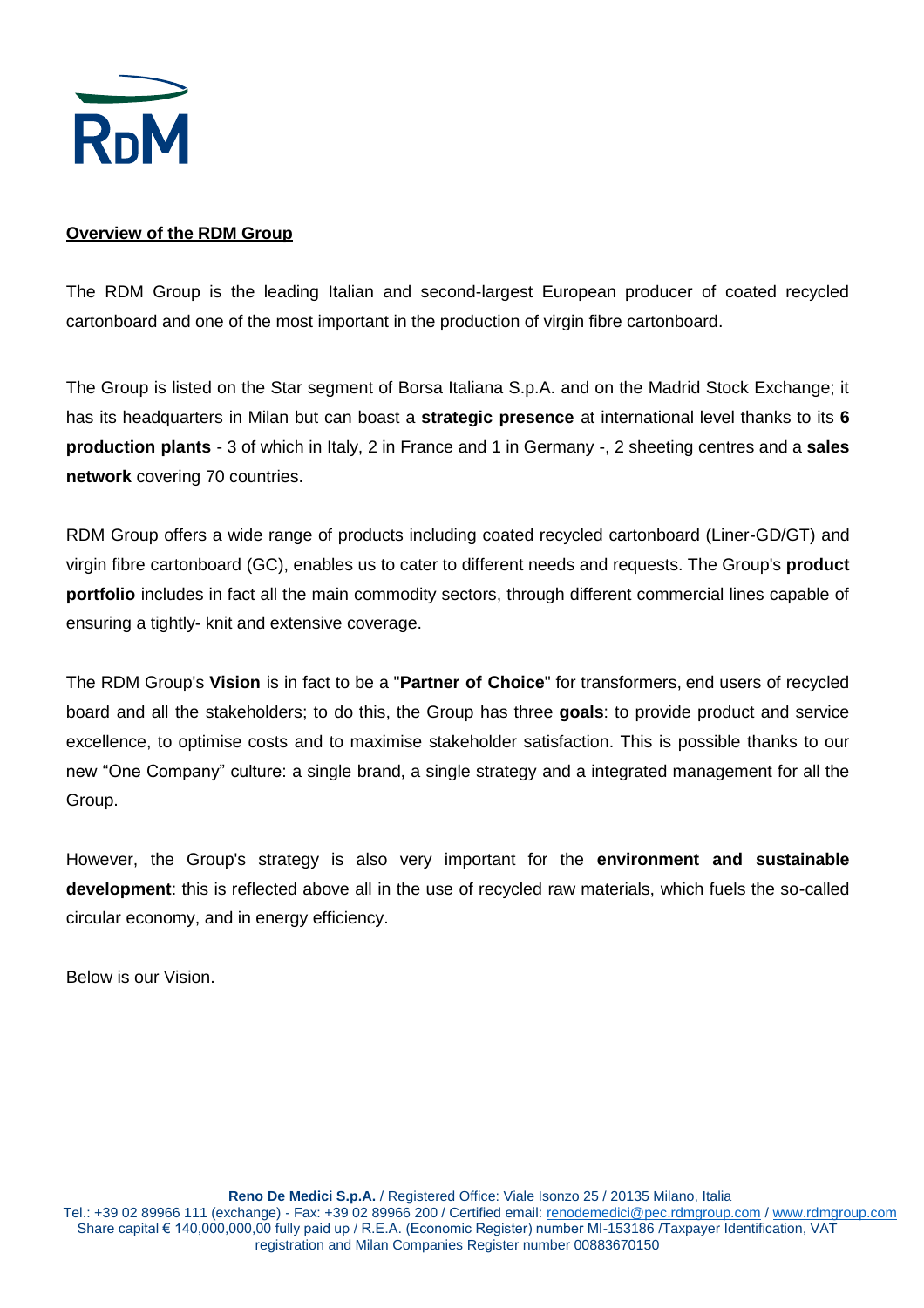



## **Company history**

**5 fundamental milestones** have enabled the RDM Group to become the leading Italian producer and the second European manufacturer of recycled cartonboard. These are:

**1967: Cartiere del Reno** was founded, with a factory in Marzabotto (Bologna). A period of constant growth followed with transformations and mergers: in 1985, the Ovaro plant was acquired; in 1986, it was the turn of the Cartiere Binda de Medici, and in fact the company changed its name to Reno De Medici; 1997 brought with it the merger with the Saffa group and in 1998 that with Sarrio.

**1985**: Cascades, founded in Canada in 1964, bought its first paper mill in Europe, **La Rochette**, thus expanding its range of action.

**2008**: With a view to rationalising resources, Reno de Medici and Cascades Europe joined forces: the company engaged in the production of recycled cartonboard was named **Reno De Medici**, while the one dedicated to sales took the name of CAREO. A period of major restructuring followed.

**2016**: Reno De Medici acquired Cascades La Rochette.

**2017:** On 1 January, Reno De Medici Group, Cascades La Rochette and Careo Group merged into a single group called **RDM**. The new governance gave life to a completely renewed **Vision** of the Group, i.e., to become "**Partner of Choice**", redefining at the same time Values, Strategy and Goals.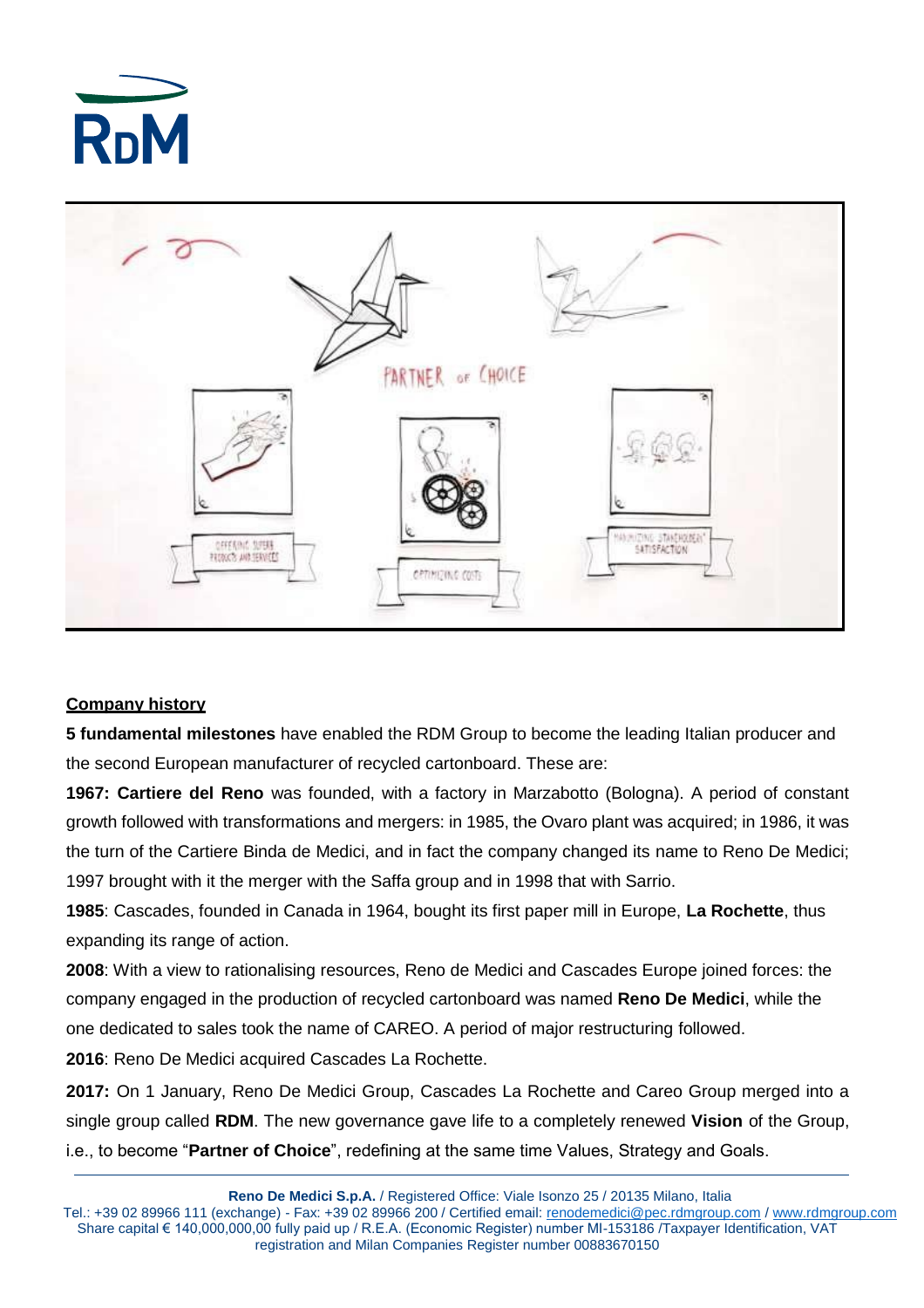

# **Shareholders**



## **Consolidated economic-financial results at 30 September 2017**

- ✓ Revenues from sales: **569,1€ million (+19,1% vs 2016)**
- ✓ EBITDA: **45,8€ million (+50,5% vs 2016)**
- ✓ EBITDA's margin: **8,1% (+1,7% compared with 2016)**
- ✓ Net Financial Debt (December 31, 2017): **44,1€ million (-0,7% vs December 31, 2016)**
- ✓ Net results: **14,6€ million (+356,7% vs 2016)**

#### **Production**

**Reno De Medici S.p.A.** / Registered Office: Viale Isonzo 25 / 20135 Milano, Italia Tel.: +39 02 89966 111 (exchange) - Fax: +39 02 89966 200 / Certified email: <u>renodemedici@pec.rdmgroup.com</u> [/ www.rdmgroup.com](http://www.rdmgroup.com/) Share capital € 140,000,000,00 fully paid up / R.E.A. (Economic Register) number MI-153186 /Taxpayer Identification, VAT registration and Milan Companies Register number 00883670150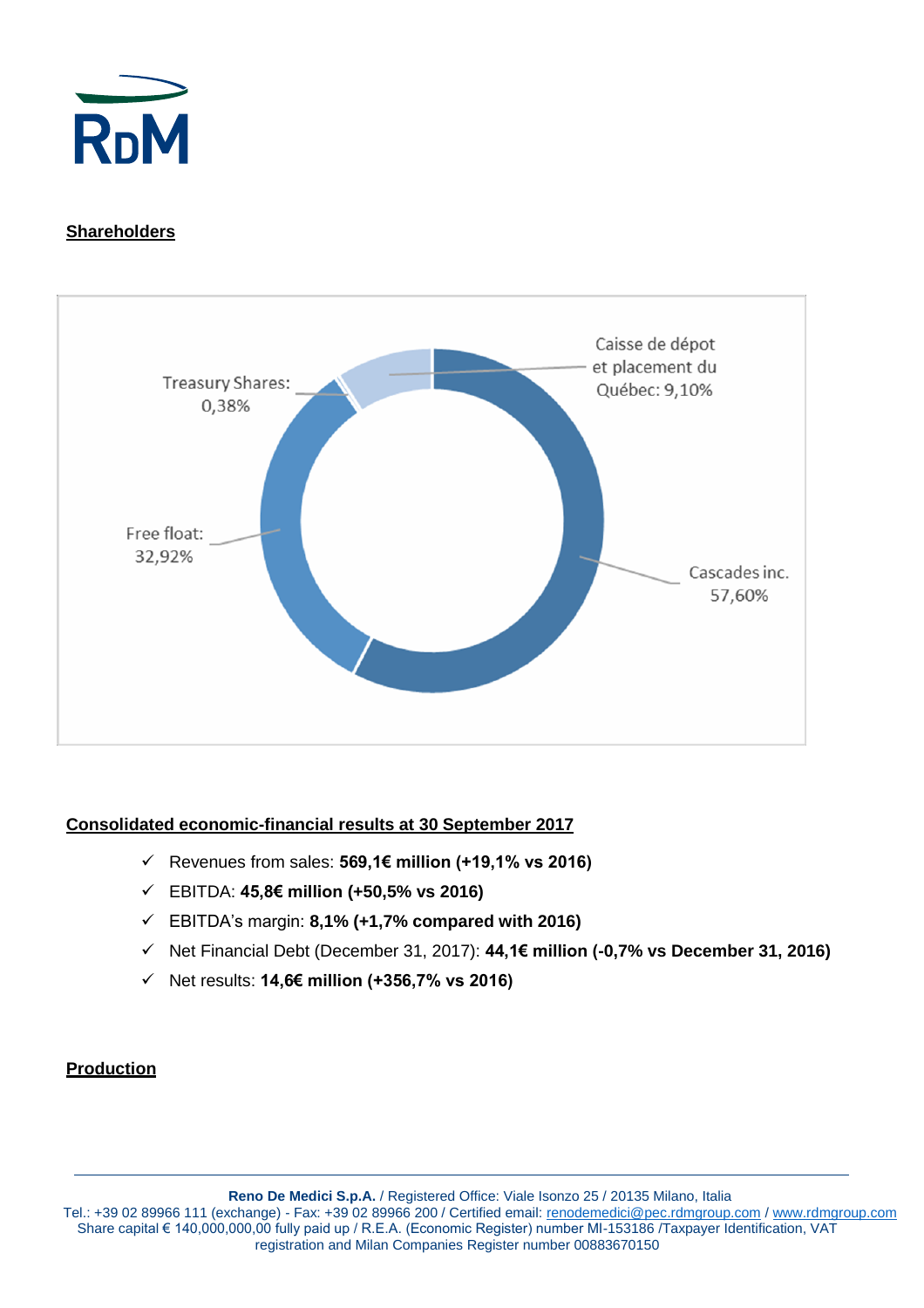



## **Products**

RDM Group offers a wide range of products including **coated recycled cartonboard (Liner-GD/GT)** and **virgin fibre cartonboard (GC)**. Vincicoat 112, Serviliner, Vinciliner, Roachcoat and Hermicoat are some of the widespread grades. Each product line is developed worldwide to ensure the necessary rigidity, opacity and surface finish parameters. Quality and innovation are at the bottom of the Group's products and services, which are flexible and customizable.

## **Sustainability**

"**Sustainability**" is a keyword for the RDM Group, so much so that it involves both production and workers' Health and Safety. In particular, it translates into the following:

• search for the correct management of natural and energy resources, in order to reduce environmental impacts;